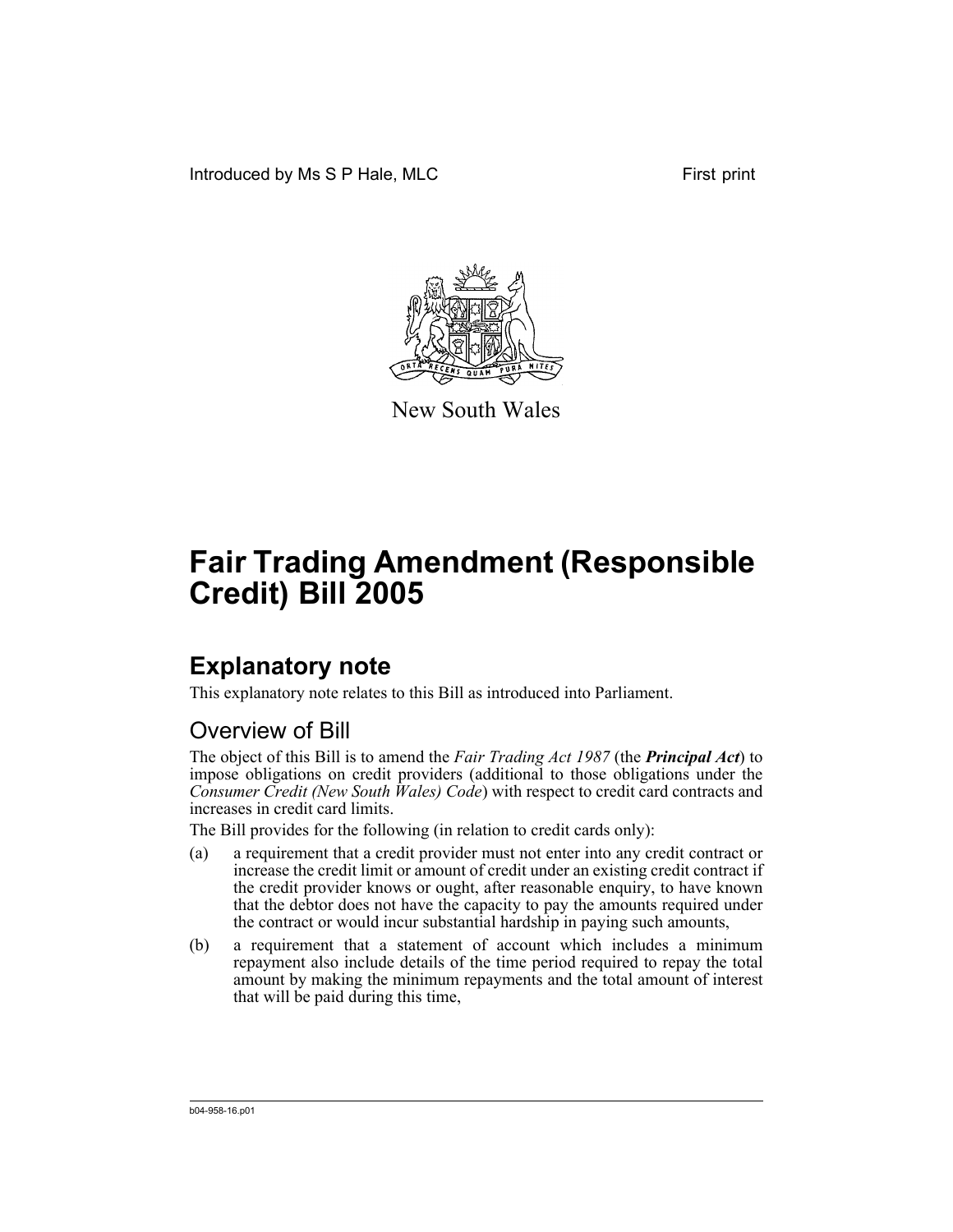Explanatory note

- (c) a requirement that a statement of account clearly show any "interest free" amount or period and details of any fees or charges that relate to that "interest free" amount or period,
- (d) the prohibition of the provision of credit in excess of the amount of credit or credit limit specified in the credit contract (except with the written consent of the debtor or if the excess credit does not exceed 10% of the amount of credit or credit limit).

## Outline of provisions

**Clause 1** sets out the name (also called the short title) of the proposed Act.

**Clause 2** provides for the commencement of the proposed Act on the date of assent.

**Clause 3** is a formal provision that gives effect to the amendments to the *Fair Trading Act 1987* set out in Schedule 1.

**Clause 4** is a formal provision that gives effect to the amendment to the *Consumer Credit (New South Wales) Act 1995* set out in Schedule 2.

## **Schedule 1 Amendment of Fair Trading Act 1987**

**Schedule 1 [1]** inserts proposed Part 5E into the Principal Act, giving effect to the modifications to the *Consumer Credit (New South Wales) Code* that are made by proposed Schedule 4B and providing for transitional matters.

**Schedule 1 [2]** sets out the provisions to be inserted into the *Consumer Credit (New South Wales) Code*, which have the effect described in the above overview.

### **Schedule 2 Amendment of Consumer Credit (New South Wales) Act 1995**

**Schedule 2** makes a consequential amendment.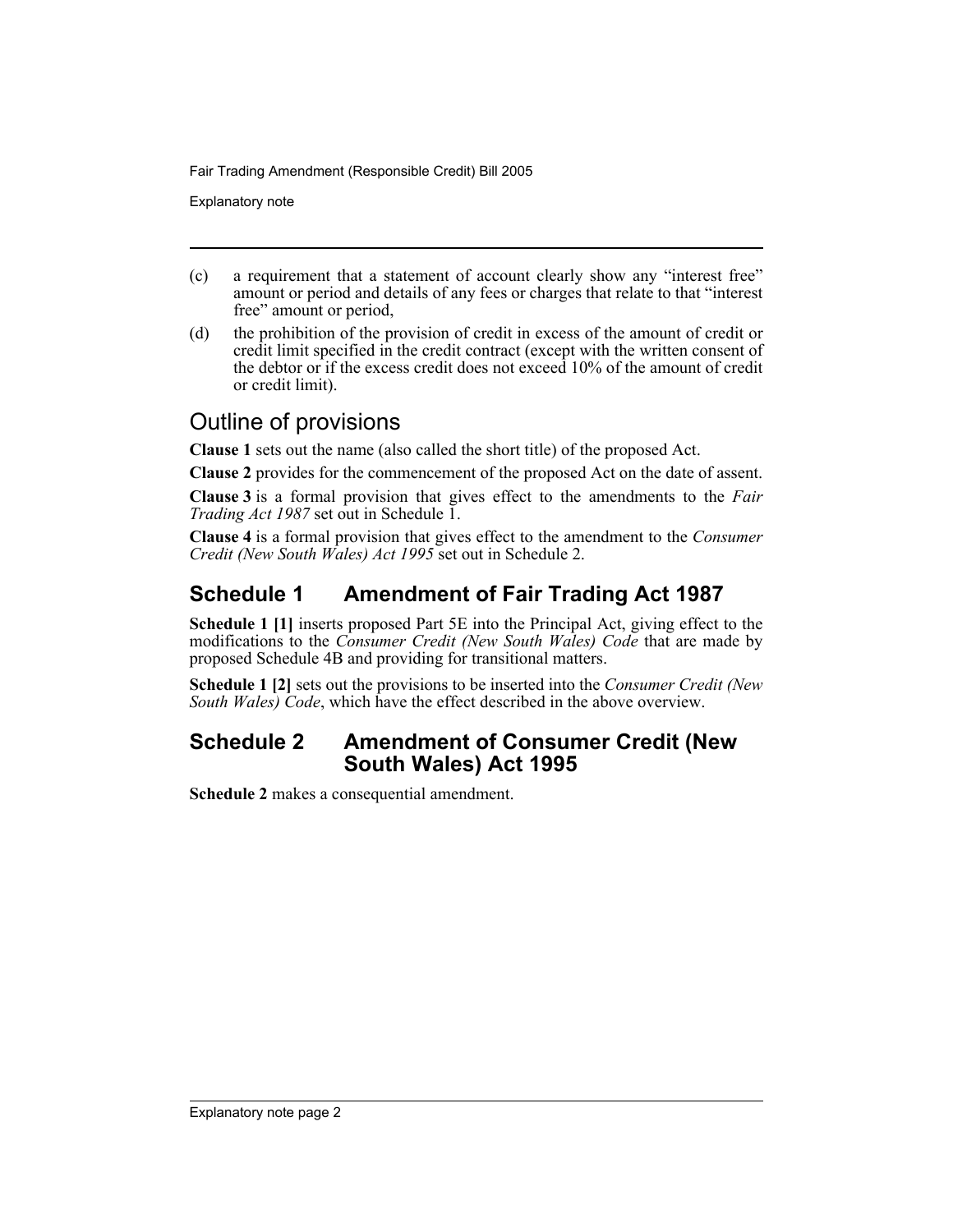Introduced by Ms S P Hale, MLC First print



New South Wales

# **Fair Trading Amendment (Responsible Credit) Bill 2005**

## **Contents**

|            |                                                                 | Page |
|------------|-----------------------------------------------------------------|------|
|            | Name of Act                                                     |      |
|            | Commencement                                                    | 2    |
| 3          | Amendment of Fair Trading Act 1987 No 68                        |      |
| 4          | Amendment of Consumer Credit (New South Wales) Act<br>1995 No 7 | 2    |
| Schedule 1 | Amendment of Fair Trading Act 1987                              | 3    |
| Schedule 2 | Amendment of Consumer Credit (New South Wales)<br>Act 1995      |      |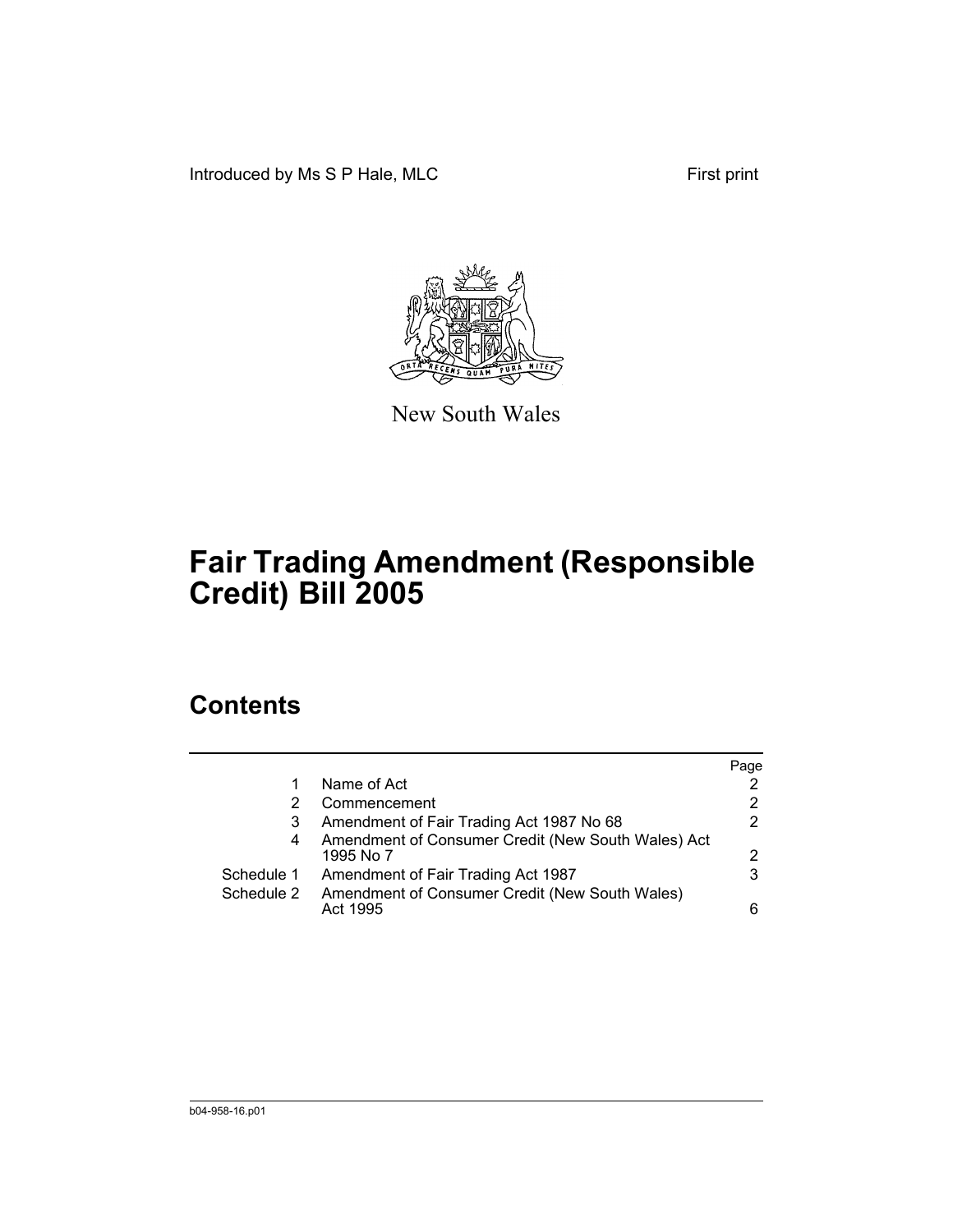**Contents** 

Page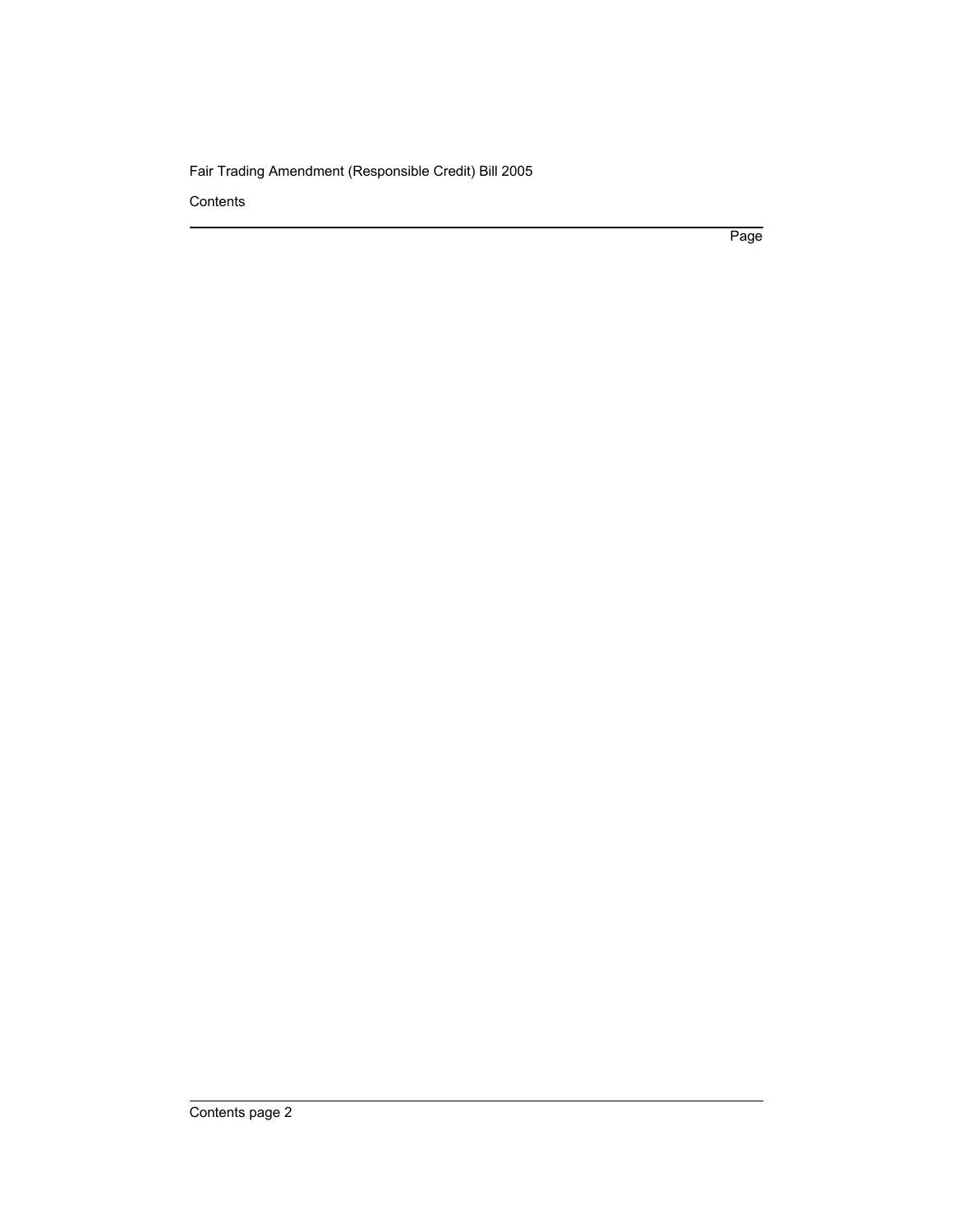

New South Wales

No , 2005

### **A Bill for**

An Act to amend the *Fair Trading Act 1987* with respect to credit card contracts and increases in credit card limits.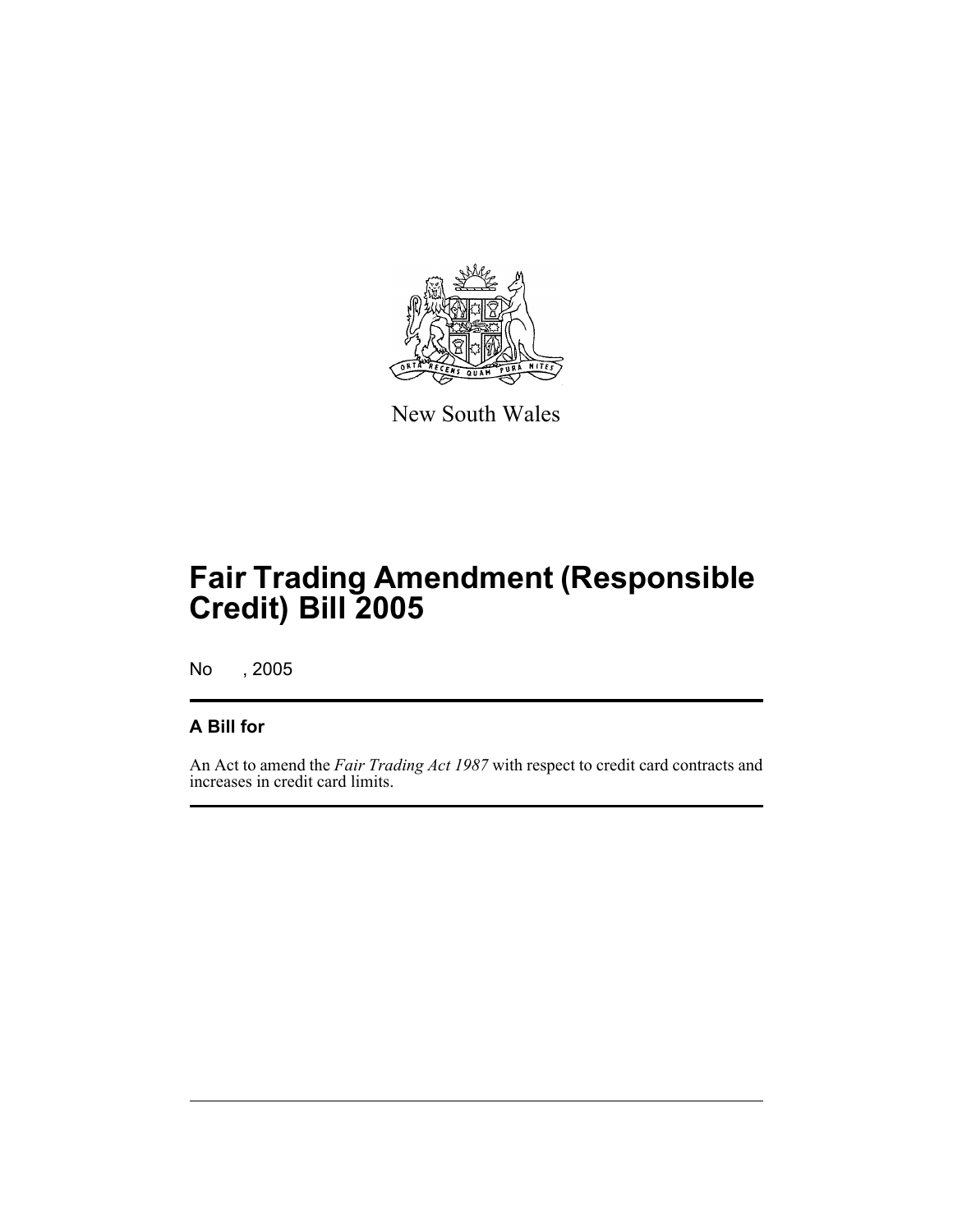<span id="page-5-2"></span><span id="page-5-1"></span><span id="page-5-0"></span>

|              | The Legislature of New South Wales enacts:                                             |          |
|--------------|----------------------------------------------------------------------------------------|----------|
| 1            | Name of Act                                                                            | 2        |
|              | This Act is the Fair Trading Amendment (Responsible Credit)<br>Act 2005.               | 3<br>4   |
| $\mathbf{2}$ | <b>Commencement</b>                                                                    | 5        |
|              | This Act commences on the date of assent.                                              | 6        |
| 3            | Amendment of Fair Trading Act 1987 No 68                                               | 7        |
|              | The Fair Trading Act 1987 is amended as set out in Schedule 1.                         | 8        |
| 4            | Amendment of Consumer Credit (New South Wales) Act 1995 No 7                           | 9        |
|              | The Consumer Credit (New South Wales) Act 1995 is amended as set<br>out in Schedule 2. | 10<br>11 |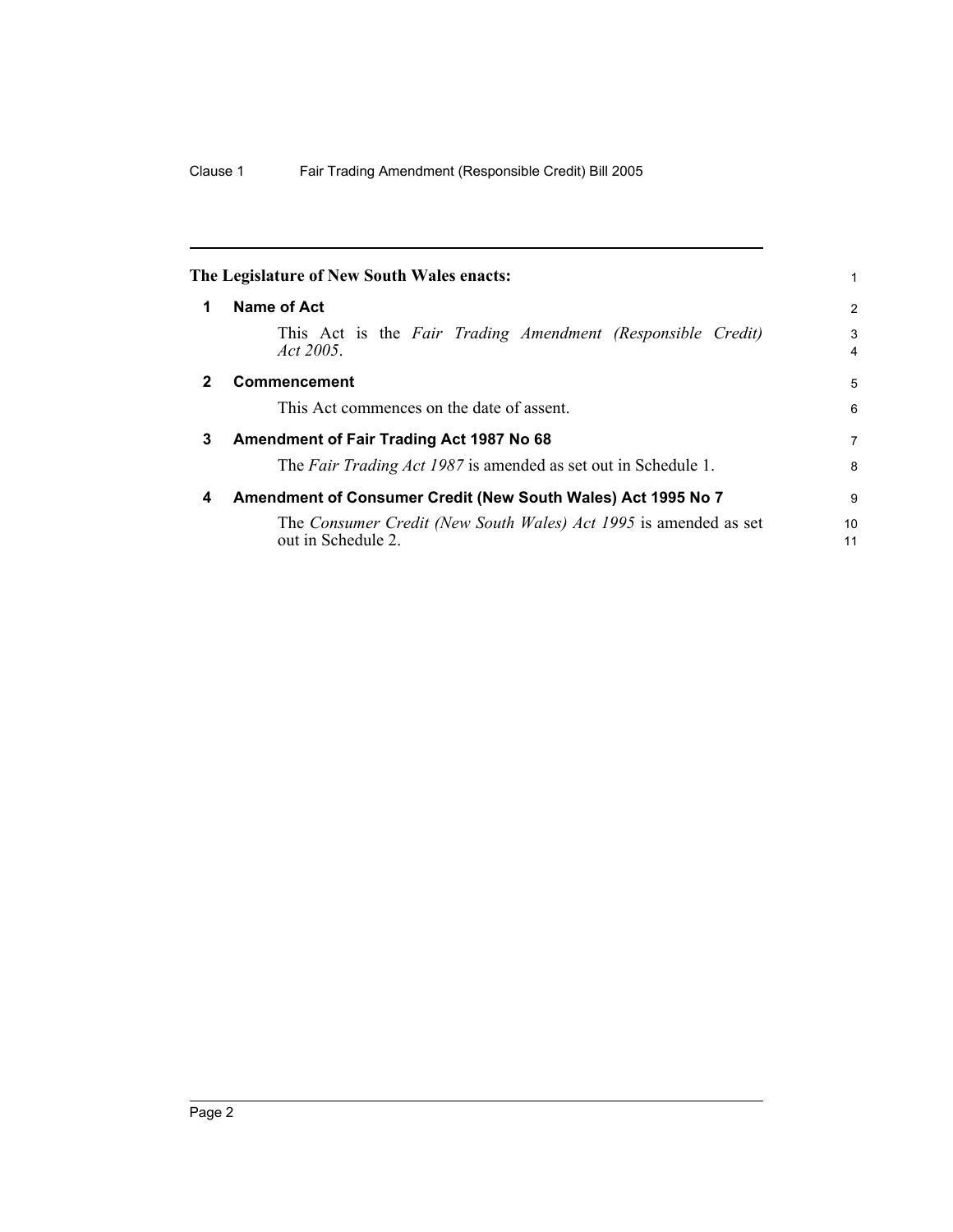Amendment of Fair Trading Act 1987 Schedule 1

<span id="page-6-0"></span>

| <b>Schedule 1</b> |         |                       |                    | <b>Amendment of Fair Trading Act 1987</b>                                                                                               | $\mathbf{1}$   |
|-------------------|---------|-----------------------|--------------------|-----------------------------------------------------------------------------------------------------------------------------------------|----------------|
|                   |         |                       |                    | (Section 3)                                                                                                                             | $\overline{2}$ |
| [1]               | Part 5E |                       |                    |                                                                                                                                         | 3              |
|                   |         | Insert after Part 5D: |                    |                                                                                                                                         | 4              |
|                   |         |                       |                    | Part 5E Responsible credit for credit cards                                                                                             | 5              |
|                   | 60V     |                       | <b>Definitions</b> |                                                                                                                                         | 6              |
|                   |         |                       |                    | In this Part:                                                                                                                           | $\overline{7}$ |
|                   |         |                       |                    | <b>Consumer Credit (New South Wales) Code or Code means the</b>                                                                         | 8              |
|                   |         |                       |                    | Consumer Credit (New South Wales) Code within the meaning of<br>the Consumer Credit (New South Wales) Act 1995.                         | 9<br>10        |
|                   |         |                       |                    | <i>credit card</i> has the same meaning as in section 57 (4).                                                                           | 11             |
|                   | 60W     | cards                 |                    | Modifications to Code relating to responsible credit for credit                                                                         | 12<br>13       |
|                   |         | (1)                   |                    | The Consumer Credit (New South Wales) Code as it applies as a                                                                           | 14             |
|                   |         |                       |                    | law of New South Wales under the Consumer Credit (New South<br><i>Wales) Act 1995</i> is modified as set out in Schedule 4B in relation | 15<br>16       |
|                   |         |                       |                    | to any credit contract involving the provision of a credit card.                                                                        | 17             |
|                   |         | (2)                   |                    | The modifications to the <i>Consumer Credit (New South Wales)</i><br>Code made by Schedule 4B:                                          | 18<br>19       |
|                   |         |                       | (a)                | apply to the provision of credit on or after the                                                                                        | 20             |
|                   |         |                       |                    | commencement of this section (if it is a provision of credit<br>to which that Code applies), and                                        | 21<br>22       |
|                   |         |                       | (b)                | extend to any credit contract to which that Code applies                                                                                | 23             |
|                   |         |                       |                    | that was entered into before the commencement of this                                                                                   | 24             |
|                   |         |                       |                    | section and that is in force on the commencement of this<br>section.                                                                    | 25<br>26       |
|                   |         |                       |                    |                                                                                                                                         |                |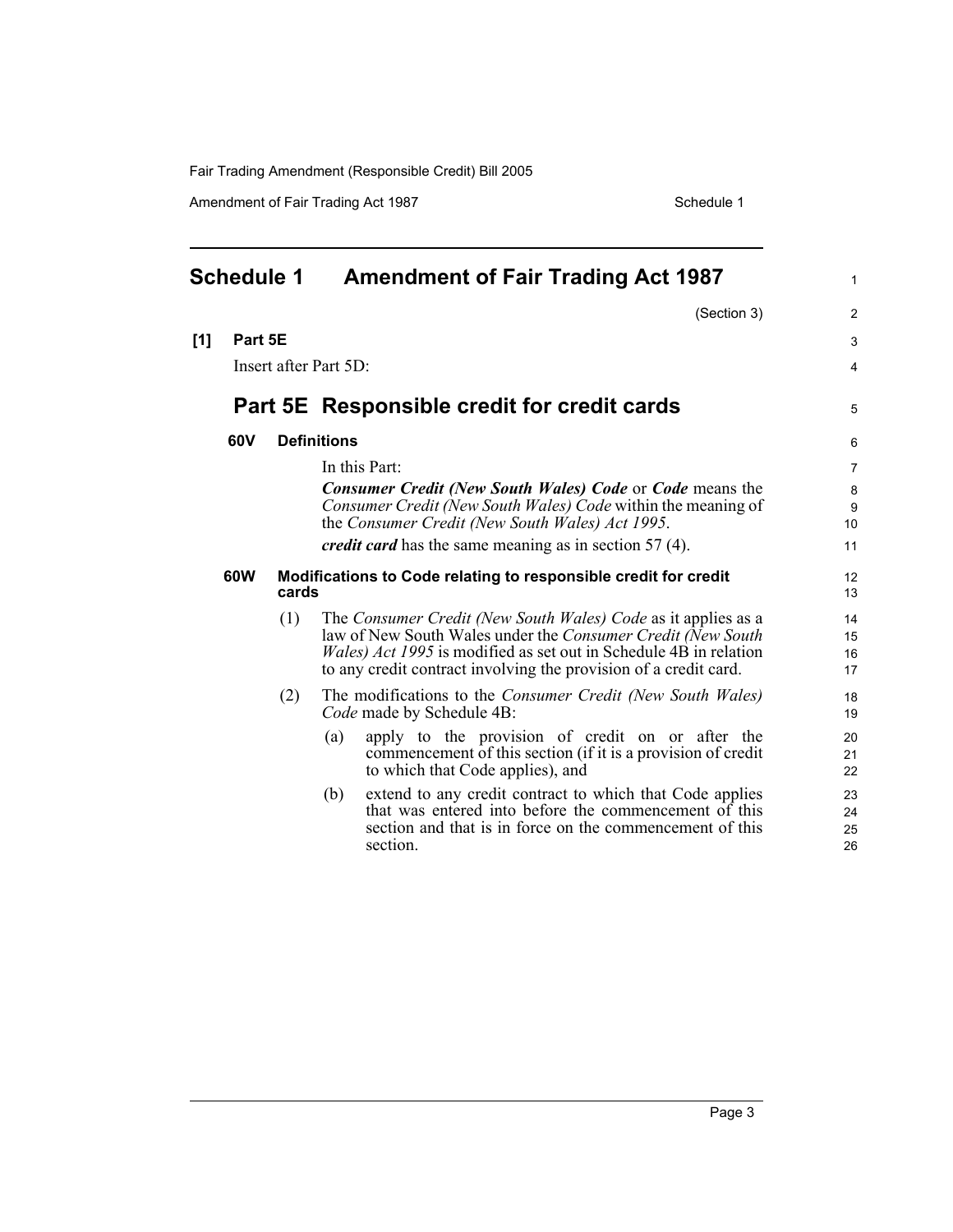Schedule 1 Amendment of Fair Trading Act 1987

#### **[2] Schedule 4B**

Insert after Schedule 4A:

### **Schedule 4B Modifications to Code relating to responsible credit for credit cards**

(Section 60W)

7 8

24 25

1  $\mathfrak{p}$ 

3 4

5 6

#### **[1] Section 14A**

Insert after section 14:

#### **14A Assessment of ability to pay**

- (1) A credit provider must not enter into any credit contract or increase the credit limit or amount of credit under any existing credit contract if the credit provider knows or ought, after reasonable enquiry, to have known that the debtor does not have the capacity to pay the amounts required under the contract or would incur substantial hardship in paying such amounts.
- (2) For the purposes of subsection (1), *substantial hardship* includes, but is not limited to, circumstances where the debtor is unable to repay the whole of the amount of the credit limit or the amount of credit within 5 years.
- (3) A credit contract is unenforceable by the credit provider to the extent that it imposes a monetary liability on the debtor in respect of credit provided in contravention of this section.

#### **[2] Sections 32A and 32B**

Insert after section 32:

#### **32A Disclosure of minimum payment information on statements of account**

If a credit provider is required to include the minimum amount payable by the debtor under a continuing credit contract in a statement of account in accordance with this Division, the credit provider must also include the following particulars in the statement of account:

(a) the estimated time period required to repay the total amount owed by the debtor (as at the end of the statement period) if the current minimum repayment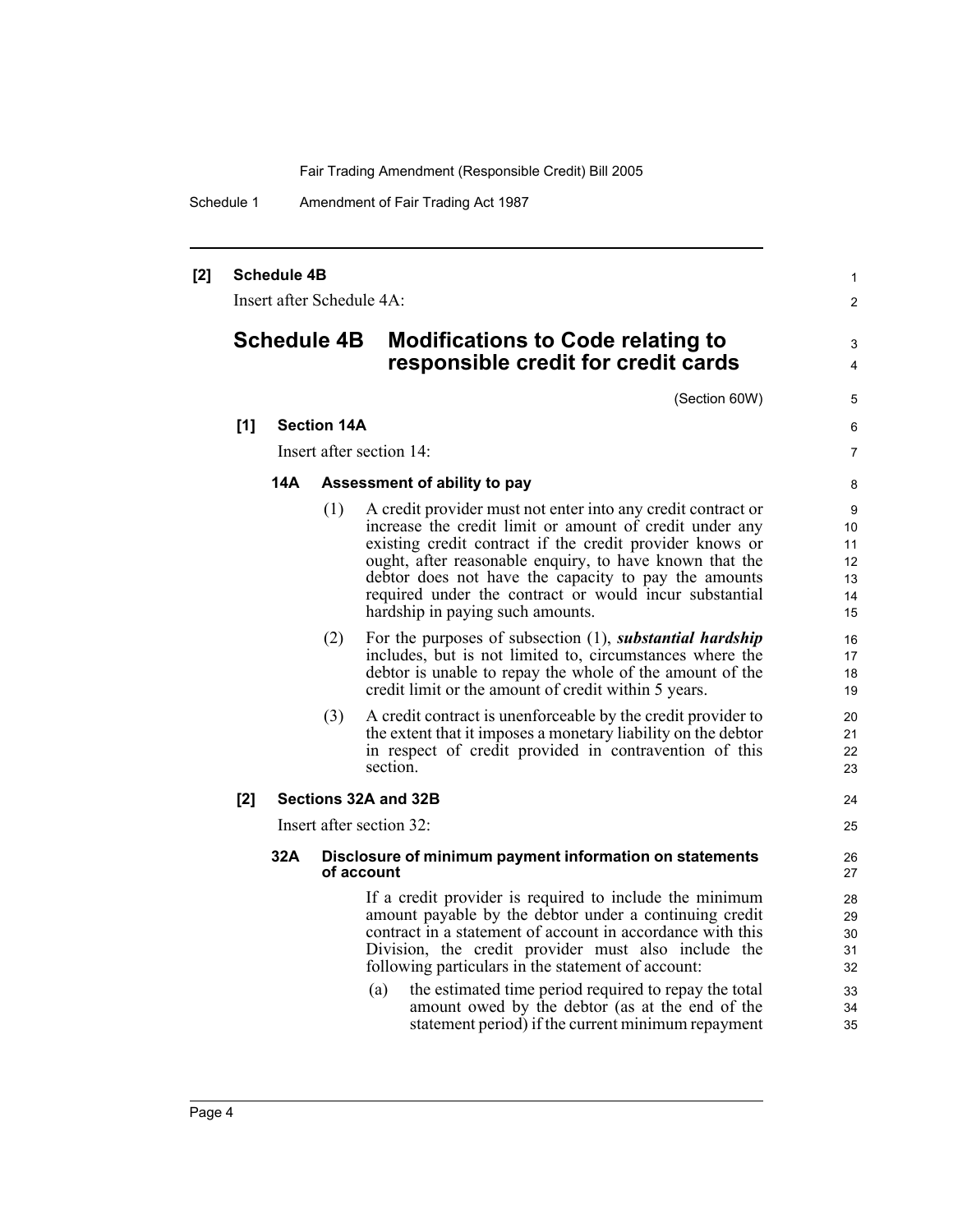Amendment of Fair Trading Act 1987 Schedule 1

24 25

is made by the due date specified in each subsequent statement of account,

(b) the total amount of interest that will be paid during that estimated time period (calculated using the interest rates applicable as at the date of the account statement).

#### **32B Disclosure of "interest free" credit on statements of account**

If credit provided under a credit contract includes a time period or an amount that is free of interest and the credit provider is required to give to the debtor a statement of account under this Division, the credit provider must also include the following particulars in the statement of account:

- (a) the amount or period which is free of interest and the amount or period in respect of which interest charges have been debited to the debtor's account during the statement period,
- (b) details of any fees and charges debited to the debtor's account during the statement period that relate to the amount or period which is free of interest (clearly distinguishing those from fees and charges that relate to the amount or period in respect of which interest charges have been debited).

### **[3] Section 62A**

Insert after section 62:

#### **62A Unilateral increase in credit**

- (1) A credit provider must not, except at the request of or with the written consent of the debtor, provide credit in excess of the credit amount or credit limit specified in the credit contract.
- (2) This section does not apply if the credit provided in excess of the credit amount or credit limit specified in the credit contract is 10% of that amount or limit or less. Maximum penalty: 100 penalty units.